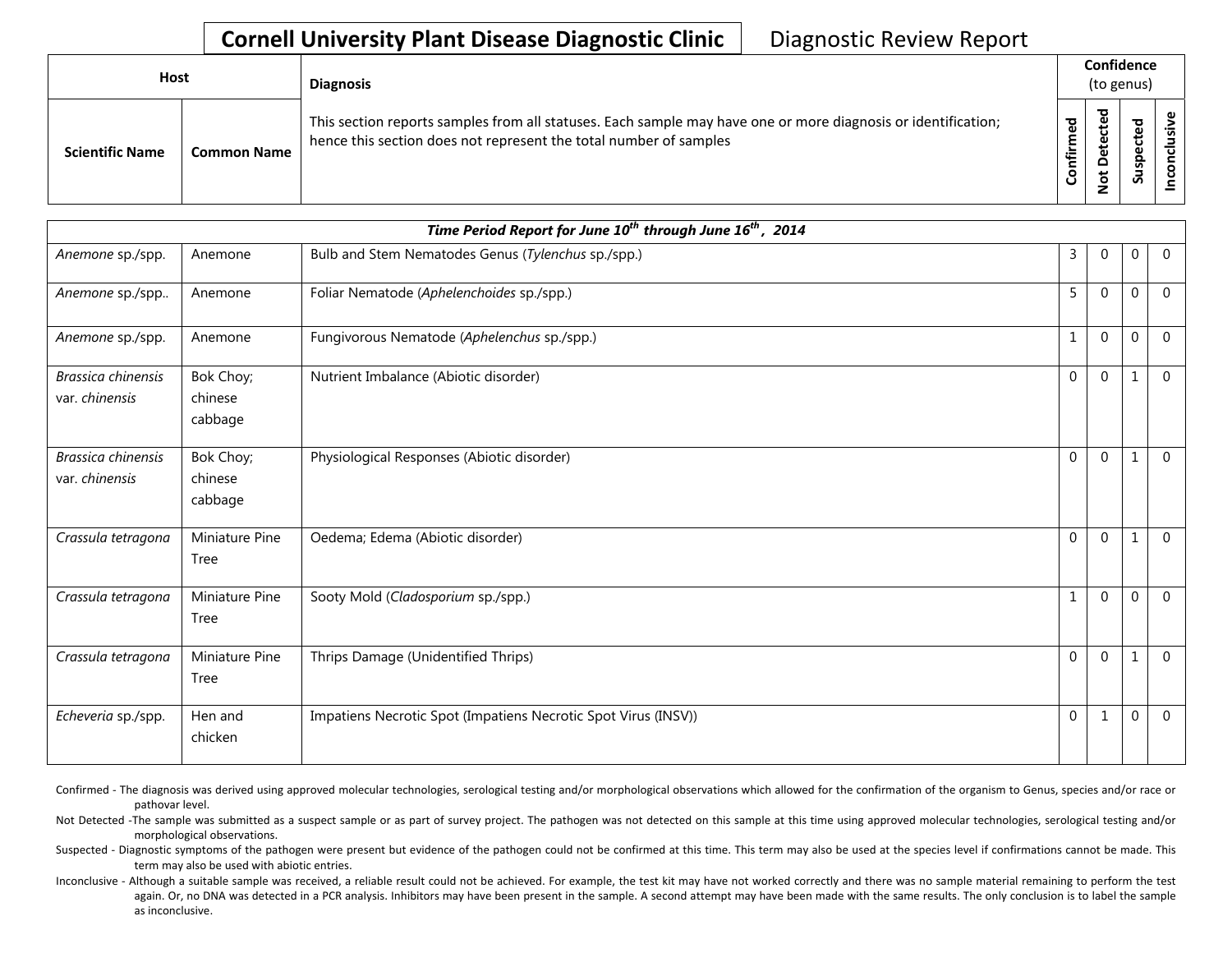| Host                   |                    | <b>Diagnosis</b>                                                                                                                                                                   |                      |                         | Confidence<br>(to genus) |  |
|------------------------|--------------------|------------------------------------------------------------------------------------------------------------------------------------------------------------------------------------|----------------------|-------------------------|--------------------------|--|
| <b>Scientific Name</b> | <b>Common Name</b> | This section reports samples from all statuses. Each sample may have one or more diagnosis or identification;<br>hence this section does not represent the total number of samples | ි<br>ම<br>Ě<br>onfir | ਠ<br>پ<br>t<br><u>g</u> | ъ<br>∍<br>S              |  |

| Echeveria sp./spp.       | Hen and<br>chicken | Oedema; Edema (Abiotic disorder)                       | $\mathbf 0$  | $\Omega$       | 1           | $\mathbf{0}$ |
|--------------------------|--------------------|--------------------------------------------------------|--------------|----------------|-------------|--------------|
| Echeveria sp./spp.       | Hen and<br>chicken | Thrips Damage (Unidentified Thrips)                    | $\mathbf 0$  | $\Omega$       |             | $\Omega$     |
| Larix laricina           | Larch              | Cytospora Canker; Dieback (Cytospora sp./spp.)         | $\mathbf{1}$ | $\mathbf 0$    | $\mathbf 0$ | $\mathbf{1}$ |
| Larix laricina           | Larch              | High Soil Moisture (Abiotic disorder)                  | $\mathbf{0}$ | $\overline{0}$ | 1           | $\Omega$     |
| Lycopersicon<br>sp./spp. | Tomato             | Root-knot Nematodes (Meloidogyne sp./spp.)             | $\mathbf{1}$ | $\mathbf 0$    | $\mathbf 0$ |              |
| Lycopersicon<br>sp./spp. | Tomato             | Sting Nematodes (Belonolaimus sp./spp.)                | $\mathbf{1}$ | $\overline{0}$ | $\Omega$    | $\mathbf{1}$ |
| Lycopersicon<br>sp./spp. | Tomato             | Stubby-Root Nematode (Paratrichodorus sp./spp.)        | $\mathbf{0}$ | $\overline{0}$ | 1           | $\Omega$     |
| Lycopersicon<br>sp./spp. | Tomato             | Stunt Nematodes (Tylenchorhynchus sp./spp.)            | $\mathbf{1}$ | $\mathbf 0$    | $\mathbf 0$ | $\mathbf{1}$ |
| Medicago sativa          | Alfalfa            | Alfalfa Brown Root Rot (Phoma sclerotioides)           | $\mathbf{1}$ | $\overline{0}$ | $\mathbf 0$ | $\Omega$     |
| Nyssa sylvatica          | <b>Black Gum</b>   | Dieback; Canker; Twig Blight (Botryosphaeria sp./spp.) | $\mathbf 1$  | $\mathbf 0$    | $\mathbf 0$ | $\Omega$     |

- Confirmed The diagnosis was derived using approved molecular technologies, serological testing and/or morphological observations which allowed for the confirmation of the organism to Genus, species and/or race or pathovar level.
- Not Detected -The sample was submitted as a suspect sample or as part of survey project. The pathogen was not detected on this sample at this time using approved molecular technologies, serological testing and/or morphological observations.
- Suspected Diagnostic symptoms of the pathogen were present but evidence of the pathogen could not be confirmed at this time. This term may also be used at the species level if confirmations cannot be made. This term may also be used with abiotic entries.
- Inconclusive Although a suitable sample was received, a reliable result could not be achieved. For example, the test kit may have not worked correctly and there was no sample material remaining to perform the test again. Or, no DNA was detected in a PCR analysis. Inhibitors may have been present in the sample. A second attempt may have been made with the same results. The only conclusion is to label the sample as inconclusive.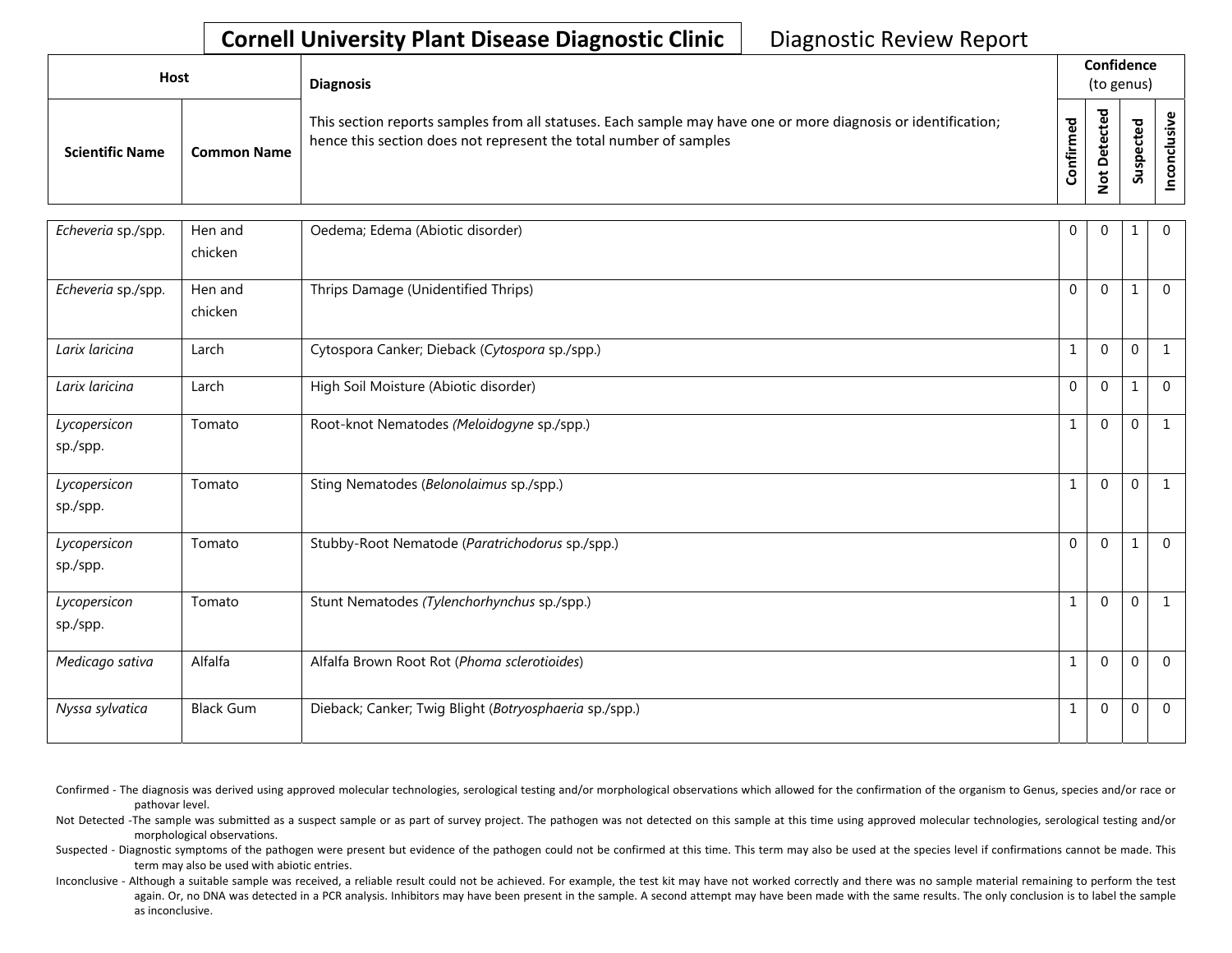| <b>Host</b>            |                    | <b>Diagnosis</b>                                                                                                                                                                   |                     | Confidence<br>(to genus)              |                     |  |  |  |
|------------------------|--------------------|------------------------------------------------------------------------------------------------------------------------------------------------------------------------------------|---------------------|---------------------------------------|---------------------|--|--|--|
| <b>Scientific Name</b> | <b>Common Name</b> | This section reports samples from all statuses. Each sample may have one or more diagnosis or identification;<br>hence this section does not represent the total number of samples | ᅙ<br>Ē.<br>۴Ì٢<br>ပ | ᇃ<br>ق<br>ں<br>ይ<br>۵υ<br>۵<br>t<br>౸ | ਠ<br>₽<br>ن<br>Susp |  |  |  |

| Picea abies                  | Norway Spruce       | Adelgid (Adelges sp./spp.)                                          | 1              | $\mathbf{0}$ | $\mathbf 0$    | $\mathbf{0}$   |
|------------------------------|---------------------|---------------------------------------------------------------------|----------------|--------------|----------------|----------------|
| Picea abies                  | Norway Spruce       | Not Pathogen; Saprophyte (Secondary Agents; Saprophytes; Unspecif.) | $\mathbf{1}$   | $\mathbf{0}$ | $\mathbf 0$    | $\overline{0}$ |
| Picea abies                  | Norway Spruce       | Root Damage (Abiotic disorder)                                      | $\overline{0}$ | $\mathbf 0$  | 1              | $\overline{0}$ |
| Picea abies                  | Norway Spruce       | Scale Insects (Order homoptera)                                     | $\mathbf{1}$   | $\mathbf{0}$ | $\mathbf 0$    | $\mathbf 0$    |
| Rhododendron<br>sp./spp.     | Rhododendron        | Additional Sample Requested (Identification Analysis)               | $\mathbf{1}$   | $\mathbf 0$  | $\mathbf 0$    | $\overline{0}$ |
| Rhododendron<br>sp./spp.     | Rhododendron        | Not Pathogen; Saprophyte (Secondary Agents; Saprophytes; Unspecif.) | 1              | $\Omega$     | $\mathbf 0$    | $\overline{0}$ |
| Rhododendron<br>sp./spp.     | Rhododendron        | Root Damage (Abiotic disorder)                                      | $\mathbf{0}$   | $\mathbf{0}$ | 1              | $\mathbf{0}$   |
| Turfgrass mixed<br>species   | Turfgrass           | Dense Thatch Layer (Abiotic disorder)                               | $\overline{0}$ | $\Omega$     | $\overline{2}$ | $\mathbf 0$    |
| Turfgrass mixed<br>species   | Turfgrass           | Fertilizer Injury (Abiotic disorder)                                | $\Omega$       | $\Omega$     | $\overline{2}$ | $\mathbf 0$    |
| Ulmus americana              | American Elm        | Dutch Elm Disease (Ophiostoma sp./spp.)                             | $\mathbf{1}$   | $\mathbf{0}$ | $\mathbf 0$    | $\mathbf{0}$   |
| Ulmus sp./spp.<br>ornamental | Elm<br>(ornamental) | Black Spot (Stegophora (Asteroma) ulmea (ulmeum))                   |                | $\mathbf 0$  | $\mathbf 0$    | $\mathbf{1}$   |

Confirmed - The diagnosis was derived using approved molecular technologies, serological testing and/or morphological observations which allowed for the confirmation of the organism to Genus, species and/or race or pathovar level.

Not Detected -The sample was submitted as a suspect sample or as part of survey project. The pathogen was not detected on this sample at this time using approved molecular technologies, serological testing and/or morphological observations.

Suspected - Diagnostic symptoms of the pathogen were present but evidence of the pathogen could not be confirmed at this time. This term may also be used at the species level if confirmations cannot be made. This term may also be used with abiotic entries.

Inconclusive - Although a suitable sample was received, a reliable result could not be achieved. For example, the test kit may have not worked correctly and there was no sample material remaining to perform the test again. Or, no DNA was detected in a PCR analysis. Inhibitors may have been present in the sample. A second attempt may have been made with the same results. The only conclusion is to label the sample as inconclusive.